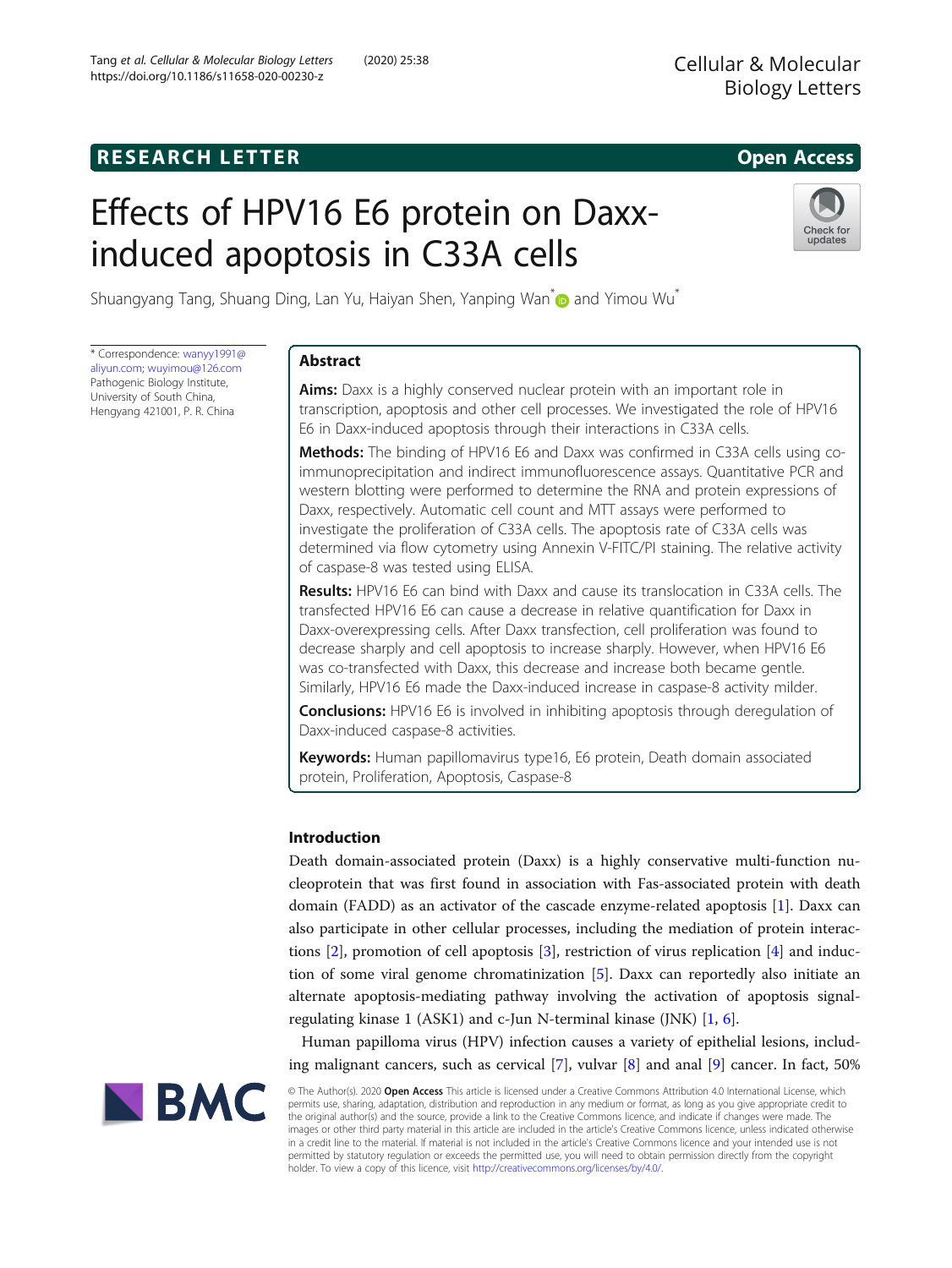of cervical cancer cases are closely associated with HPV16 [[10\]](#page-10-0). HPV16 E6 protein is one of the oncoproteins coded by the HPV 16 early genome. It could play an important role in the development and progression of cervical cancer [\[11](#page-10-0)].

Our preliminary studies found that HPV16 E6 can interact with Daxx, which can lead to the translocation of Daxx in HeLa cells (an HPV 18-transformed cervical cancer cell line that contains disrupted copies of the E2 gene) [[12](#page-10-0)]. Since Daxx can be involved in cell apoptosis, it is possible that the interaction of these two proteins might interrupt Daxx-mediated apoptosis.

This study confirms the effects of HPV16 E6 and Daxx on apoptosis. We also show that caspase-8 activity relies on the Daxx–JNK signal pathway, which will help elucidate the role of Daxx in the occurrence and development of cervical cancer with associated HPV16 infection. It could also offer a basis for research into the treatment of HPV16 positive cervical cancers.

#### Material and methods

# Plasmids and reagents

The pcDNA3.1(+)/HPV16 E6 and pcDNA3.1(+)/Daxx plasmids were provided by the Institute of Pathogenic Biology of the University of South China. The AxyPrep Maxi Plasmid Kit was purchased from Axygen Biosciences (USA). Rabbit anti-human Daxx antibody and mouse anti-human HPV16 E6 antibody were purchased from Santa Cruz (USA). HRP-Goat Anti-Rabbit IgG and HRP-goat anti-mouse IgG, anti-GAPDH mouse monoclonal antibody, FITC-goat anti-rabbit IgG and TRITC-goat anti-mouse IgG were all obtained from Sigma (USA). Lipofectamine 2000 and thiazolyl blue tetrazolium bromide (MTT) were purchased from Invitrogen (USA). C33A cells, representing an HPV-negative squamous cervical cancer cell line, were purchased from the ATCC (USA). Caspase 8 Activity Colorimetric Assay Kit and Annexin V-FITC Apoptosis Detection Kit were purchased from MultiSciences (Lianke) Biotech (China).

# Cell transfection

The C33A cells were cultured in Dulbecco's modified Eagle medium (DMEM) containing 10% fetal bovine serum (FBS) (40 g/l) at 37 °C with 5%  $CO<sub>2</sub>$ . When the cell confluence reached 50%, the growth solution was discarded and the cells were washed twice with basic DMEM. Prior to this, Lipofectamine 2000 had been mixed with  $pcDNA3.1(+)/HPV16$  E6 and/or  $pcDNA3.1(+)/Daxx$  plasmid in DMEM for 15 min. This mixture was added to DMEM with the washed cells. After 6 h of culture at 37 °C with  $5\%$  CO<sub>2</sub>, the basic DMEM was replaced with DMEM supplemented with 10% FCS for further culture.

#### Co-immunoprecipitation test

C33A cells  $(1 \times 10^5$  cells/ml) were added to 24-well plates  $(1 \text{ ml/well})$ . The  $pcDNA3.1(+)/HPV16$  E6 transfection was done after 18 h. Culture ran for a further 48 h, then the cells were washed twice with cool phosphate-buffered saline (PBS) and dissolved under slow rotation at  $4^{\circ}$ C for 30 min. After centrifugation, the lytic supernatant of the cell lysate was mixed with anti-Daxx or anti-E6 antibodies. The mixture was incubated at 4 °C overnight. Protein A/G agarose was added and the mixture was rotated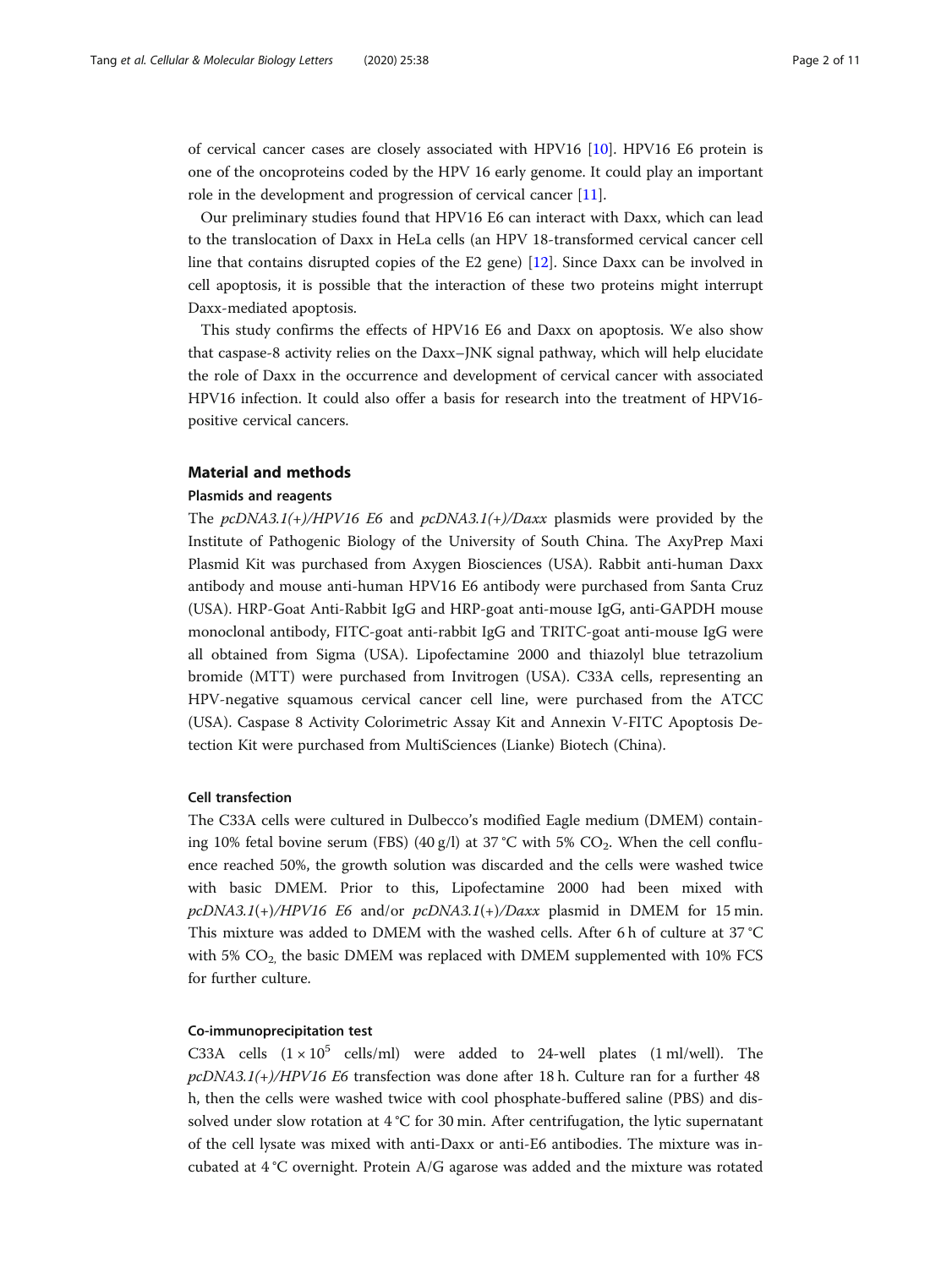at 4 °C for 3 h, then centrifuged. The precipitate was washed 4 times with 1 ml of lysate buffer, then mixed with a sodium dodecyl sulfate (SDS) sample buffer. This mixture was heated to boiling and the supernatant was obtained by centrifugation for SDS polyacrylamide gel electrophoresis (SDS-PAGE).

For the western blot assay (WB), each sample was divided into two: one with anti-Daxx as the primary antibody, the other with anti-E6. The respective positive controls for Daxx and HPV16 E6 were the lytic supernatants of C33A cells with anti-Daxx or anti-E6 antibody. IgG antibody was used as the negative control.

# Indirect immunofluorescence assay

C33A cells  $(1 \times 10^5 \text{ cells/ml})$  were added to 24-well plates (1 ml/well) with round glass sheets in each well. Transfection proceeded for 48 h as described above with five groups: blank (C33A cells without transfection), negative control (transfected with  $pCDNA3.1(+)$ -C1 empty plasmid), Daxx (transfected with  $pCDNA3.1(+)$ /Daxx), Daxx+E6 (co-transfected with  $pCDNA3.1(+)/Daxx$  and  $pCDNA3.1(+)/HPV16 E6$ ), and E6 (transfected with  $pCDNA3.1(+)/E6$ ). After transfection, the cell growth solution was discarded and the cells were washed twice with PBS. After fixation with 4% triformol, perforation with 0.2% Triton X-10 and blocking with 2% bovine serum albumin (BSA), overnight incubation with anti-Daxx and anti-E6 antibodies was performed. A mixture of FITC-GAR, TRITC-GAM and DAPI was added at 37 °C for 1 h, and after the last wash, the supernatant was discarded. Finally, the round glass sheets were taken out and sealed on slides with anti-fluorescence quencher. The cells were observed under a fluorescence microscope.

# Real-time quantitative PCR

A culture of  $1 \times 10^5$  C33A cells/ml in 6-well plates (2 ml/well) was allowed to reach the 50–70% confluence. Then, transfection proceeded for 48 h. The culture supernatants were discarded and RNA samples were prepared from the collected cells with the addition of TRIZOL. RNA samples from the various transfected cells were used independently for the validation experiments. The quantitative PCR assay was performed using SYBER Select Master Mix (Applied Biosystems, USA). The housekeeping gene GAPDH was expressed and used as a normalizing control. Relative quantification of Daxx was evaluated using the double delta Ct  $(\Delta \Delta Ct)$  method.

# Western blot assay

The transfected C33A cells were cultured in 6-well plates for 48 h, then the culture supernatants were discarded and the cells were washed twice with PBS. The lytic supernatant of the cell lysate was dissolved with the addition of cell lysis solution under slow rotation at 4 °C for 30 min and then collected via centrifugation. After the protein concentration of the prepared lysate was tested according to the method described above, the protein lysate was mixed with SDS sample buffer and prepared for SDS-PAGE. GAPDH was used to as the internal reference protein, and its corresponding antibody was used to test its expression. Similarly, the anti-Daxx antibody was used to test the expression of Daxx protein.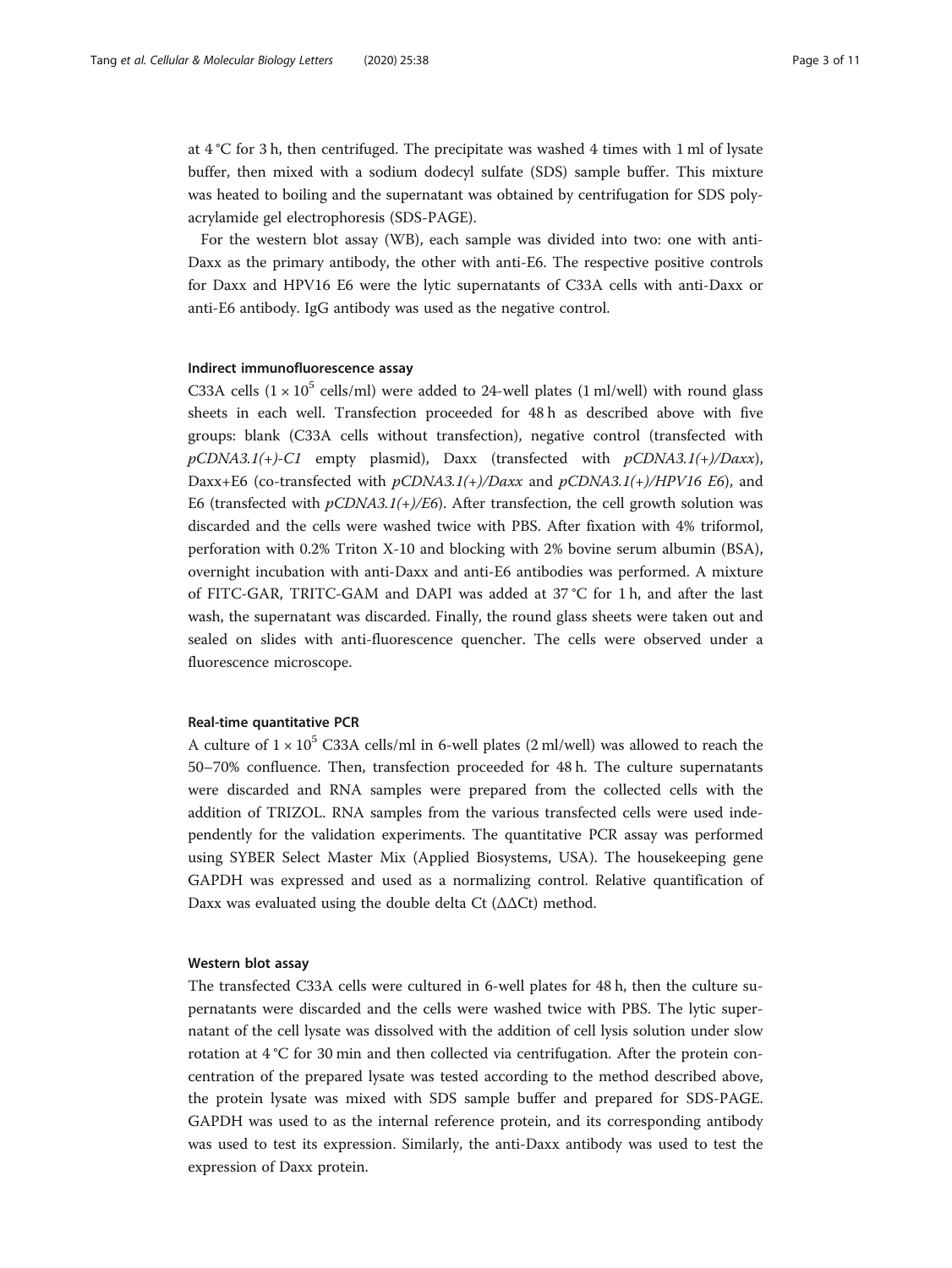# Automatic cell count assay

We added  $1 \times 10^5$  C33A cells/ml to 6-well plates (2 ml/well). Transfection proceeded as described above. After 48 h, the cells were suspended in 1 ml DMEM and 1 μl cell suspension was removed for cell counting in BodBoge Automatic Cell counter. Viable cells numbers were compared for each group.

## MTT detection for cell proliferation inhibition

We added  $1 \times 10^5$  C33A cells/ml to 96-well plates (200 μl/well). After 44 h culture, 20 μl MTT was added to each well. Culture continued for 4 h. Then, the culture supernatant was discarded vua centrifugation, and 150 μl DMSO was added. The plates were shocked for 15 min and the  $OD<sub>450</sub>$  values were measured. The effects of HPV16 E6 on C33A cells were analyzed using the proliferation inhibition (PI) ratio:

 $1 - (OD_{450}$ of tested group/ $OD_{450}$ of control group) × 100%

# Fluorescence detection for apoptosis morphology

We added  $1 \times 10^5$  C33A cells/ml to 24-well plates with round glass sheets in them (1) ml/well) and to 6-well plates (2 ml/well). Transfection proceeded as described above. After 48 h, the round glass sheets were fixed with fixative for 10 min, washed twice with cooling PBS, stained with Hoechst 33258, then washed twice with cooling PBS again. Finally, they were taken out to be sealed on slides with anti-fluorescence quencher and observed under Nikon fluorescence microscope.

#### Flow cytometry for apoptosis detection

Transfection proceeded in 6-well plates as described above for 48 h. Then, the transfected C33A cells were collected, washed twice with cooling PBS and re-suspended in 50 μl sample buffer. Then 5 μl Annexin V-FITC and 2.5 μl propidium iodide were added to the re-suspended cells for staining. After 10 min of incubation without light, the apoptotic cells were detected using flow cytometry (FCM).

# Spectrophotometry for determining the relative activity of caspase-8

After 48 h transfection in 6-well plates, the cells were dissolved via shaking with Solarbio cell lysis solution on ice for 10 min. As per the kit instructions, over 50 μl cell lysis solution and 200 μg protein were added to 2 x reaction buffer. The mixture was mixed with 5 μl caspase-8 substrate and incubated without light at 37 °C for 4 h. Finally, the absorbance value under 405 nm wavelength  $(A_{405})$  was read using an Amersham spectrophotometer. The  $A_{405}$  of the blank control (50 µl cell lysis solution without any cells) was taken as zero. The  $A_{405}$  of the other wells was taken as the relative activity of caspase-8 in those wells.

#### Statistical analysis

The data are shown as means  $\pm$  standard deviation ( $\overline{x}$   $\pm$ s), which were compared using the one-way ANOVA method and analyzed using statistics software SPSS18.0. A value of  $p < 0.05$  was taken as statistically significant.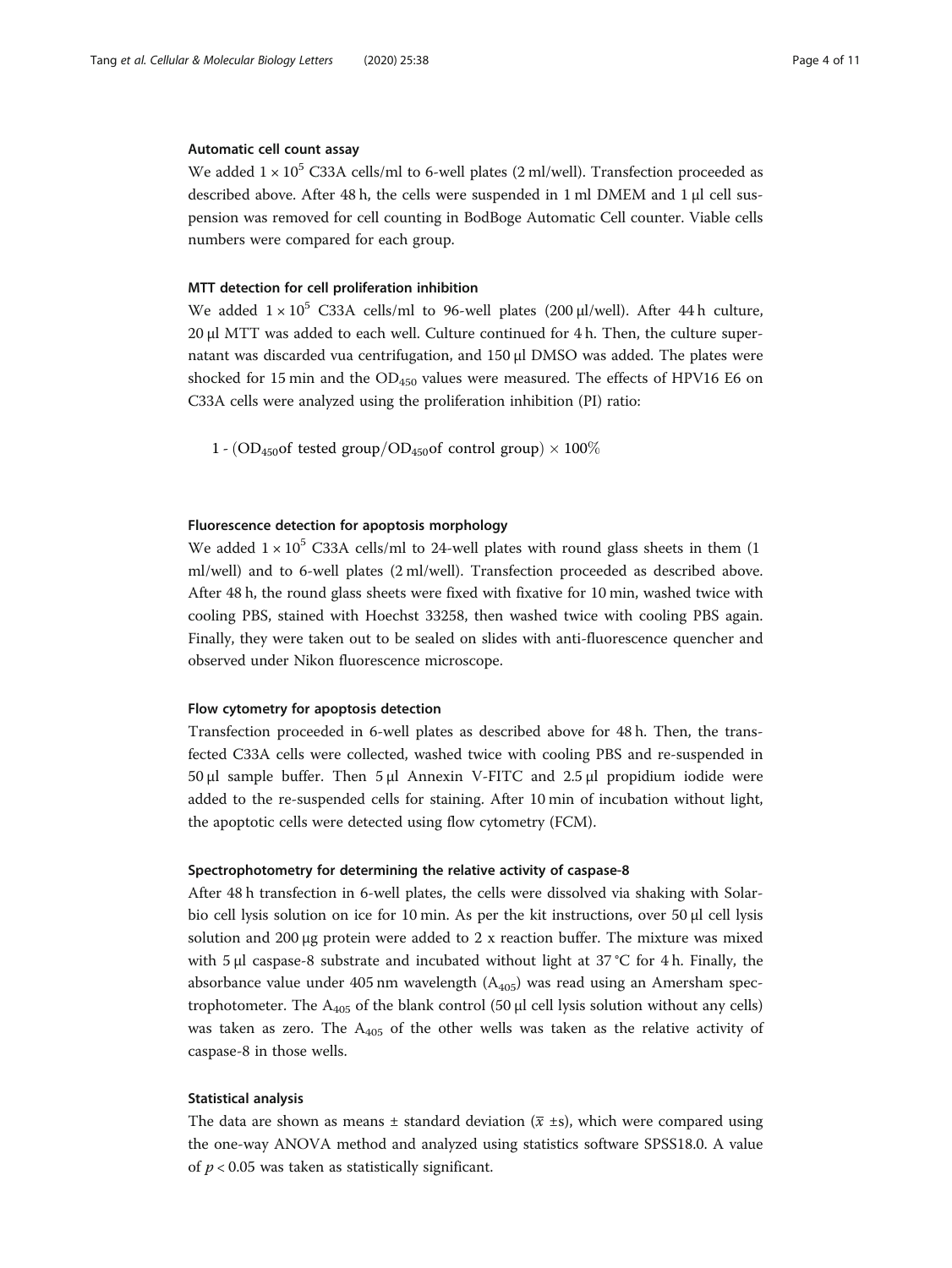#### Results

#### Interaction of HPV16 E6 and Daxx in C33A cells

The positive controls (complexes of E6 with anti-E6 antibody or Daxx with anti-Daxx antibody) could be detected from the lytic supernatant of C33A cells transfected with  $pcDNA3.1(+)/HPV16$  E6 or  $pcDNA3.1(+)/Daxx$ . Anti-E6 antibody could detect a complex precipitated out by anti-Daxx antibody or anti-E6 antibody. Similarly, anti-Daxx antibody could detect a complex precipitated out through anti-Daxx antibody or anti-E6 antibody (Fig. 1A).

Blue fluorescence was assigned to the nucleus. The red fluorescence of HPV16 E6 was distributed in the nucleus and cytoplasm. The green fluorescence of Daxx was mainly in the nucleus. However, in the cells expressing HPV16 E6, the green fluorescence was distributed in the nucleus and cytoplasm too. Superimposition of the images revealed the yellow fluorescence (Fig. 1B).

## Effects of HPV16 E6 on Daxx expression

fluorescence; (h) a, b and c overlapped

As shown in Fig. [2A](#page-5-0), there was not much statistical difference in the relative quantification for Daxx RNA between the Negative and Blank groups ( $p > 0.05$ ), but there was a significant difference between the Daxx and Negative groups, as expected  $(p < 0.01)$ . There was not much statistical difference between the E6 and Negative groups  $(p >$ 0.05). However, there was a clear decrease from the single Daxx transfection to the cotransfection group, and the differences between the Daxx+E6 and Daxx groups was statistically significant ( $p < 0.05$ ). This suggests that HPV16 E6 may have some influence on the function of Daxx.

As shown in Fig. [2](#page-5-0)B and C, the differences in protein expression of Daxx between the Negative and Blank groups ( $p > 0.05$ ) and the Daxx and Negative groups ( $p < 0.01$ ) were

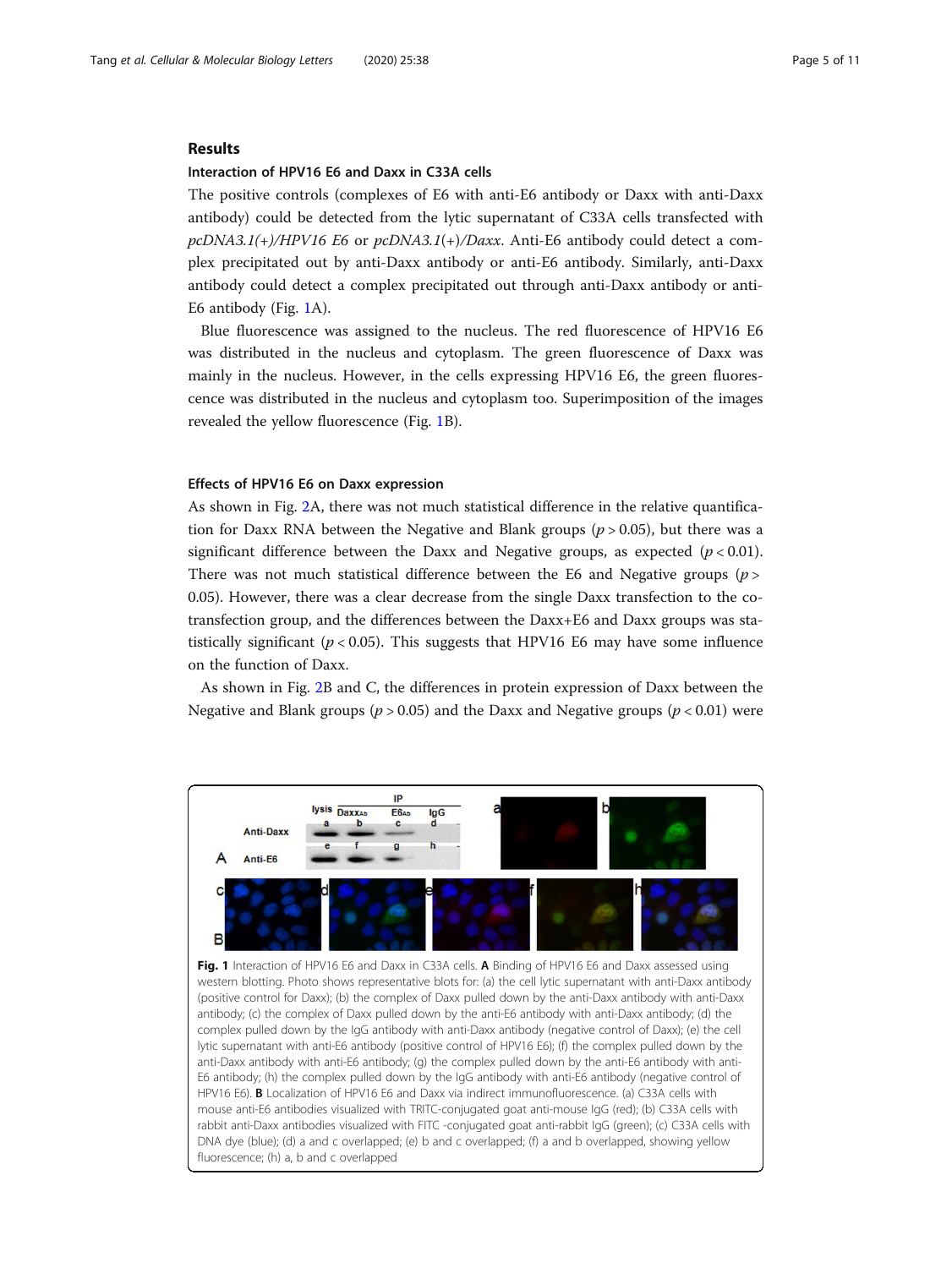<span id="page-5-0"></span>

similar to those for the relative quantification of Daxx RNA, showing that  $pCDNA3.1(+)$ /Daxx was successfully transfected into C33A cells.

#### Effects of HPV16 E6 on the proliferation of C33A cells

As shown from the cell count results (Fig. 3a), the differences in total cell number, dead cell number or viable cell number between the Daxx-transfected group and the negative control were statistically significant ( $p < 0.05$ ). However, the differences between the HPV16 E6-transfected group and negative group were not statistically significant  $(p > 0.05)$ . Moreover, the difference in viable cell number for the Daxx-transfected group was clearly lower than that for the HPV16 E6 and Daxx co-transfected group  $(p < 0.05)$ .

The MTT tests (Fig. 3b) showed that the cell proliferation in the Daxx-transfected group was clearly lower than that in the negative control group  $(p < 0.01)$ . The PI ratio for the Daxx-transfected group was higher than that for the other groups and these

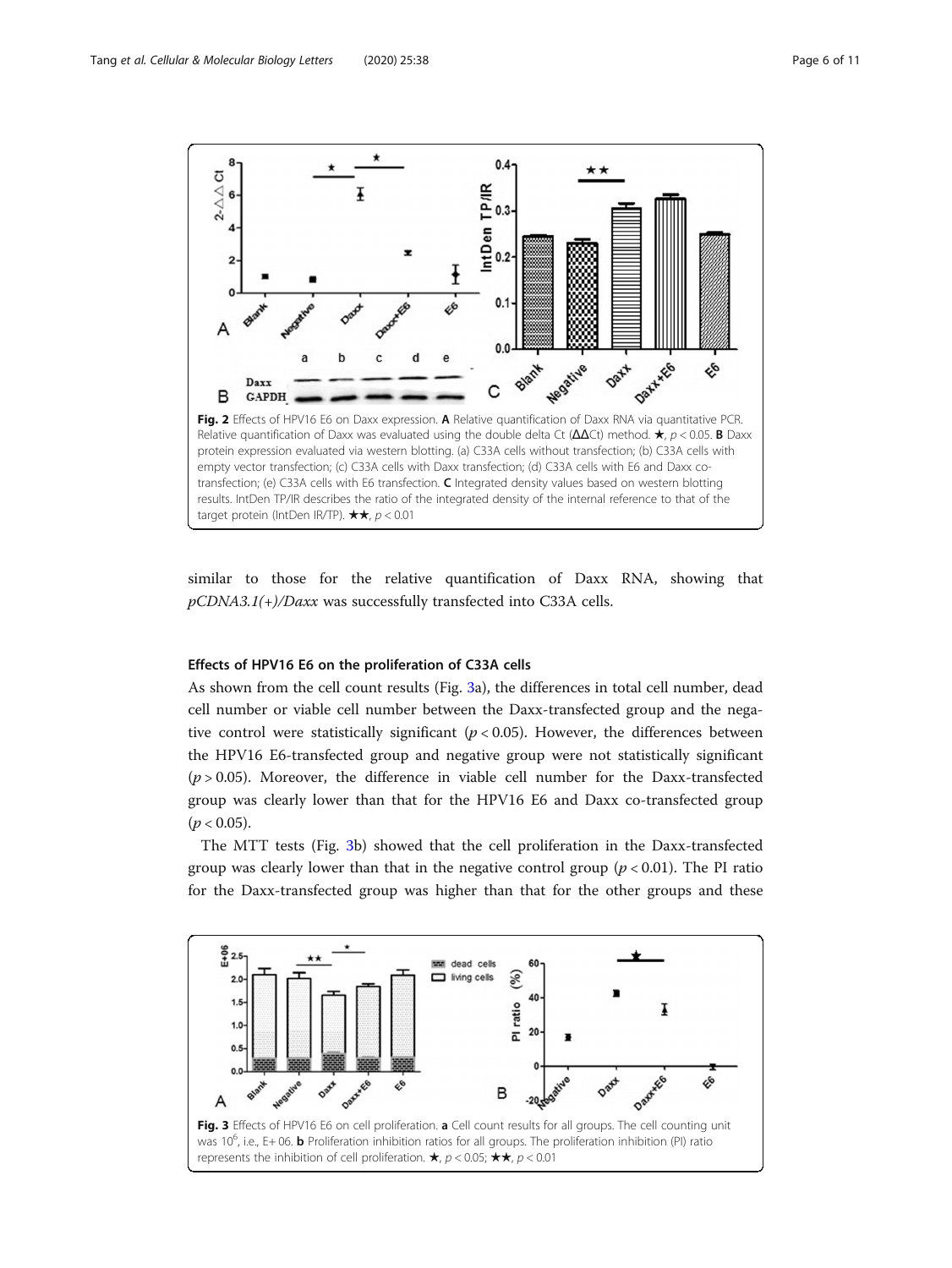differences were also statistically significant  $(p < 0.01)$ . The difference between the HPV16 E6-transfected and negative groups was not statistically significant ( $p > 0.05$ ). Importantly, the difference between the Daxx-transfected group and HPV16 E6 and Daxx co-transfected group was also not statistically significant ( $p > 0.05$ ), indicating that HPV16 E6 may be not enough to inhibit the negative regulation of Daxx on cell proliferation.

# Effects of HPV16 E6 on the apoptosis of C33A cells

The apoptotic cells were observed intuitively under a fluorescence microscope (Fig. 4A). It was clear that the groups with Daxx transfection had more apoptotic cells than the other groups. The characteristic morphological changes of apoptosis were observed in cells that had undergone Daxx treatment.

As expected, the results of the FCM tests (Fig. 4B and C) showed that there was not much difference between the groups with empty plasmid transfection and nontransfection statistically ( $p > 0.05$ ). Similarly, the difference between the HPV16 E6transfected group and the empty plasmid-transfected group was not statistically significant  $(p > 0.05)$ , indicating that HPV16 E6 had little effect on the apoptosis of C33A cells. There was considerable difference between the groups with Daxx transfection and with empty plasmid transfection ( $p < 0.01$ ), showing that Daxx transfection caused more apoptosis. However, it was found that there was a significant difference between the Daxx and HPV16 E6 co-transfected group and the Daxx-transfected group  $(p < 0.01)$ .

Summing up, there was no obvious decrease or increase in apoptosis of C33A cells after HPV16 E6 transfection ( $p > 0.05$ ). It was also evident that the apoptosis of C33A cells with Daxx and E6 co-transfection was low compared with that of cells with Daxx transfection alone. It is thus unknown whether HPV16 E6 can inhibit or promote cell



groups with Daxx transfection had more apoptotic cells than the other groups. (a) C33A cells without transfection; (b) C33A cells with empty vector transfection; (c) C33A cells with Daxx transfection; (d) C33A cells with E6 and Daxx co-transfection; (e) C33A cells with E6 transfection. B Representative flow cytometry data. (a) C33A cells without transfection; (b) C33A cells with empty vector transfection; (c) C33A cells with Daxx transfection; (d) C33A cells with E6 and Daxx co-transfection; (e) C33A cells with E6 transfection. C Apoptosis rate. The mean apoptosis rate of each group came from the flow cytometry data.  $\star\star$ ,  $p < 0.01$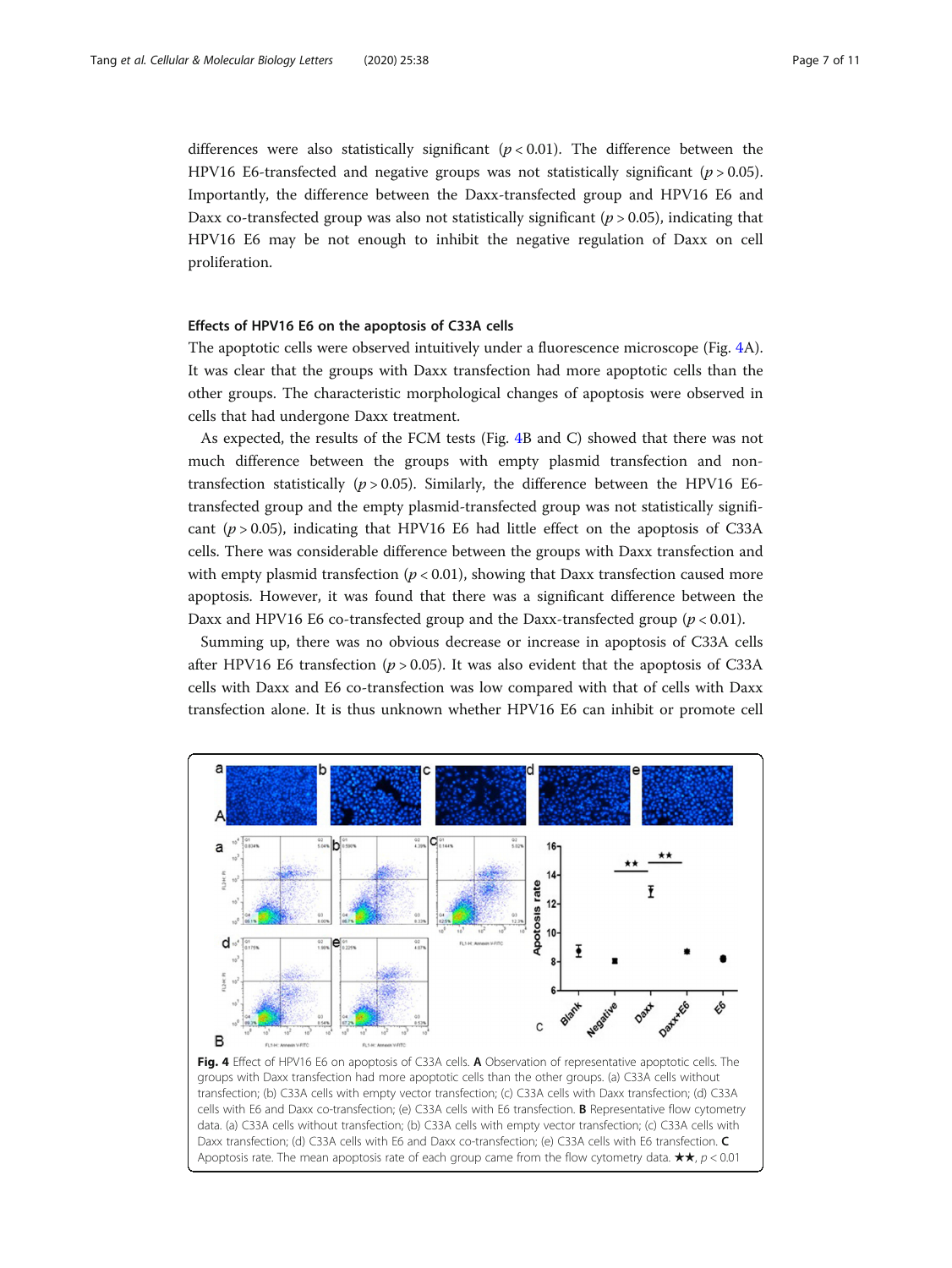apoptosis, but it can clearly affect the apoptosis caused by Daxx. This may be related to the interaction of HPV16 E6 and Daxx.

#### Impact of HPV16 E6 on caspase-8 activity in C33A cells

As shown in Fig. 5, the caspase-8 activity of the Daxx-transfected group was higher than that of the empty plasmid-transfected group, and this difference had statistical significance  $(p < 0.01)$ . However, there was no difference between the HPV16 E6transfected group and the negative control group  $(p > 0.05)$ . Moreover, the caspase-8 activity of the co-transfected group was statistically significantly higher than that of the HPV16 E6-transfected group ( $p < 0.01$ ). However, the differences between the Daxxtransfected group and co-transfected group were not statistically significant ( $p > 0.05$ ).

#### **Discussion**

HPV16 E6 is a major protein involved in the transformation of malignant cells. It can interact with various signaling molecules, including p53, P300, E6AP, hADA3, Gps2, Bak, TNFR, FADD, caspase-8 and hMCM7 [[13\]](#page-10-0). This affects signaling pathways, cell microenvironments, virus life cycle and host cell biological functions. It can promote the immortalization of host cells.

In cervical cancer cells, HPV16 E6 oncoprotein can suppress p53 protein [\[14](#page-10-0)]. In human cervical keratinocyte line (HCK1T) cells, the expression of HPV16 E6 can result in reduced p53 production [[15\]](#page-10-0). This facilitates HPV16 infection and can even promote the development and progression of some cancers, including cervical cancer [[11\]](#page-10-0) and vulvar carcinoma [\[16\]](#page-10-0).

PML-NBs are relevant for HPV E1, E2, E5, E6, E7 and L1 [[17](#page-10-0)]. Daxx can interact with some viral oncoproteins with a change in cellular localization, resulting in a change in biological function. Preliminary results found that HPV16 E6 could interact with Daxx,

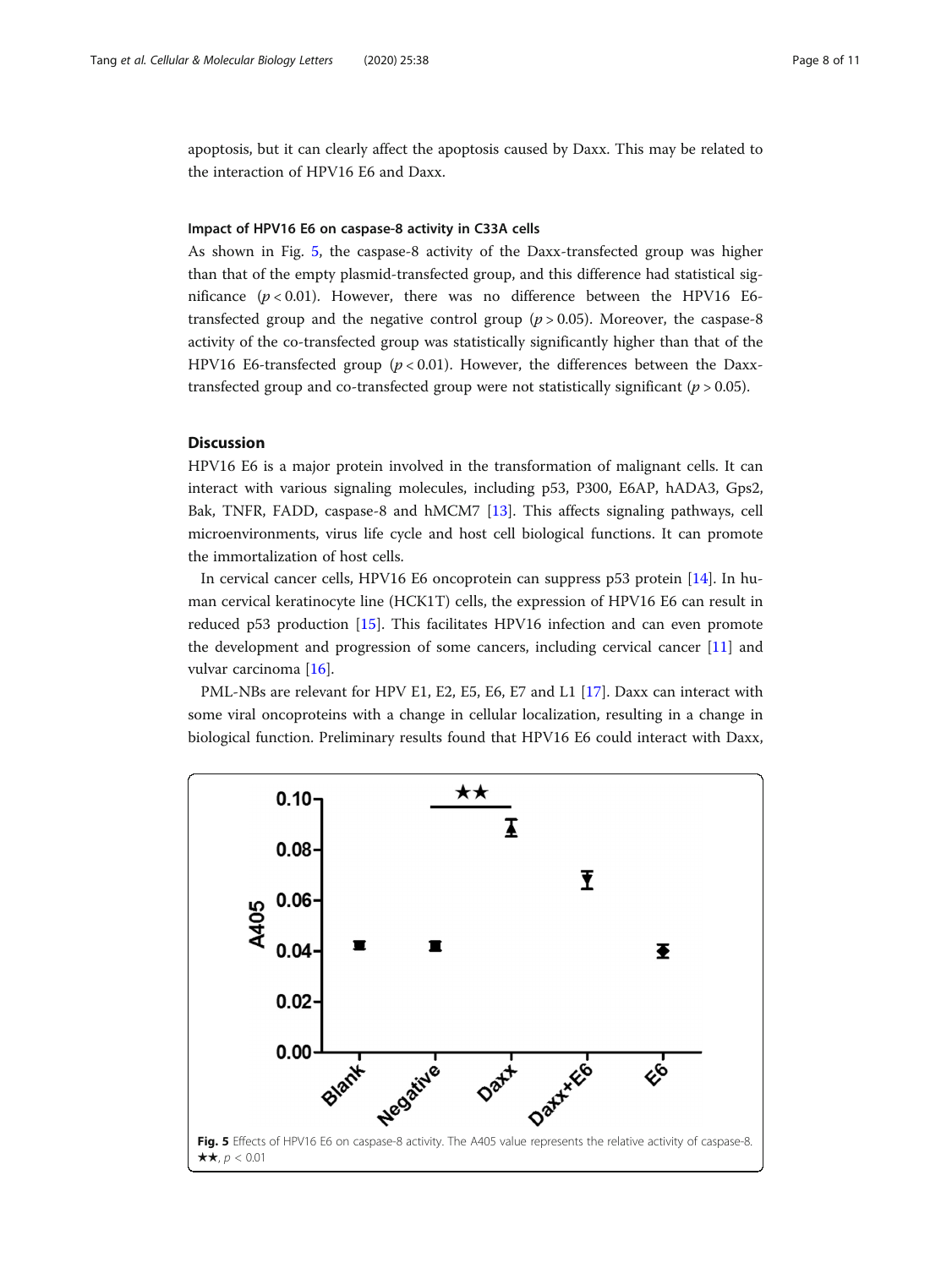leading to its translocation in HeLa cells and suggesting that this interaction may affect its normal function. To confirm the interaction of HPV16 E6 and Daxx in C33A cells, we investigated the effects of Daxx on cell apoptosis in the presence of HPV16 E6.

The stability of PML-NBs plays a critical role in the immune response and tumor suppression [[18\]](#page-10-0). When PML-NBs are absent or disrupted, their function can change and even become contradicted. It was reported that Daxx could induce ovarian cancer ascite formation by activating the ERK signal pathway and binding to CEBP-β [[19\]](#page-10-0), but this may be because Daxx is a mutant in most pancreatic neuroendocrine tumors [[20](#page-10-0)]. The N-terminal death effector domain (DED) of FADD can bind with the precursor protein of caspase-8 (or − 10) and form the death-inducing signaling complex (DISC) to activate caspase-8 (or 10), further activating the caspase cascade and leading to cell apoptosis [[21\]](#page-10-0). Daxx can associate with FADD and activate the cascade enzyme to induce apoptosis [[5\]](#page-9-0). Although there was a report that Daxx cannot mediate Fas-induced apoptosis [\[22\]](#page-10-0), other researchers considered that, owing to the increased signals in cleaved caspase-8, Fas–Daxx interaction can have a proapoptotic effect in mouse motor neuron-neuroblastoma hybrid cells [\[23](#page-10-0)].

However, HPV16 E6 protein can bind the site of the N-terminal in DED [[24](#page-10-0)] to induce FADD degradation, which in turn may block the proenzyme of caspase-2,  $-8$ ,  $-9$ and − 10 gathering near FADD. Therefore, HPV16 E6 can compete with the precursor protein of caspase-8 to bind with the DED of FADD, thus inhibiting caspase activation. Similarly, the binding of HPV16 E6 with FADD may affect the association of Daxx with FADD, as may the interaction of HPV16 E6 with Daxx, which can decrease the activation of cascade enzyme, resulting in a decrease in Daxx-induced apoptosis.

It was reportedly found that the transfection of HPV16 E6 to HCT116 cells could suppress the apoptosis induced by Fas, and then promote procaspase-8 degradation, followed by inhibition of the activation of caspase-8,  $-3$  and  $-2$  [[25\]](#page-10-0). Similarly, it was found that caspase-8 expression decreased in the skin of transgenic mice with HPV16 E6 [\[26](#page-10-0)]. However, Manzo-Merino reported that HPV16 E6 expression could increase caspase-8 activation, even with a slight reduction in the total levels of caspase-8 expression, but that it did not result in an increase in apoptosis induced by caspase-8 in HEK293 cells [[27\]](#page-10-0). Blocking HPV16 E6 or caspase-8 binding reportedly increases the level of caspase-8 and p53 in cervical cancer SiHa cells, resulting in an increase in caspase-3 and -7 activity, but this was not effective in HPV-negative cervical or oral cancer cells [\[28\]](#page-10-0).

Therefore, HPV16 E6 had no distinct effects on caspase-8 activity, indicating that the influence of HPV16 E6 on the binding of FADD with the precursor protein of caspase-8 was not obvious in this study. However, when compared with the results for the HPV16 E6-transfected group, the increase in caspase-8 activity in co-transfected group may be explained by the transfected Daxx potentially blocking the HPV16 E6 or caspase-8 binding. This could result in a release of caspase-8 activity, indicating that when there is sufficient caspase-8, the interaction of HPV16 E6 and caspase 8 may affect the cascade enzyme and affect cell apoptosis.

It was reported that when Daxx existed in the cytoplasm and nucleus in matrix protein mutant soluble tumor cells with vesicular stomatitis virus infection, Fas-mediated caspase activation relied on a Daxx–JNK signal rather than an FADD signal [\[29](#page-10-0)]. Likewise, when it was found that HPV16 E6 interacted with Daxx, leading to Daxx being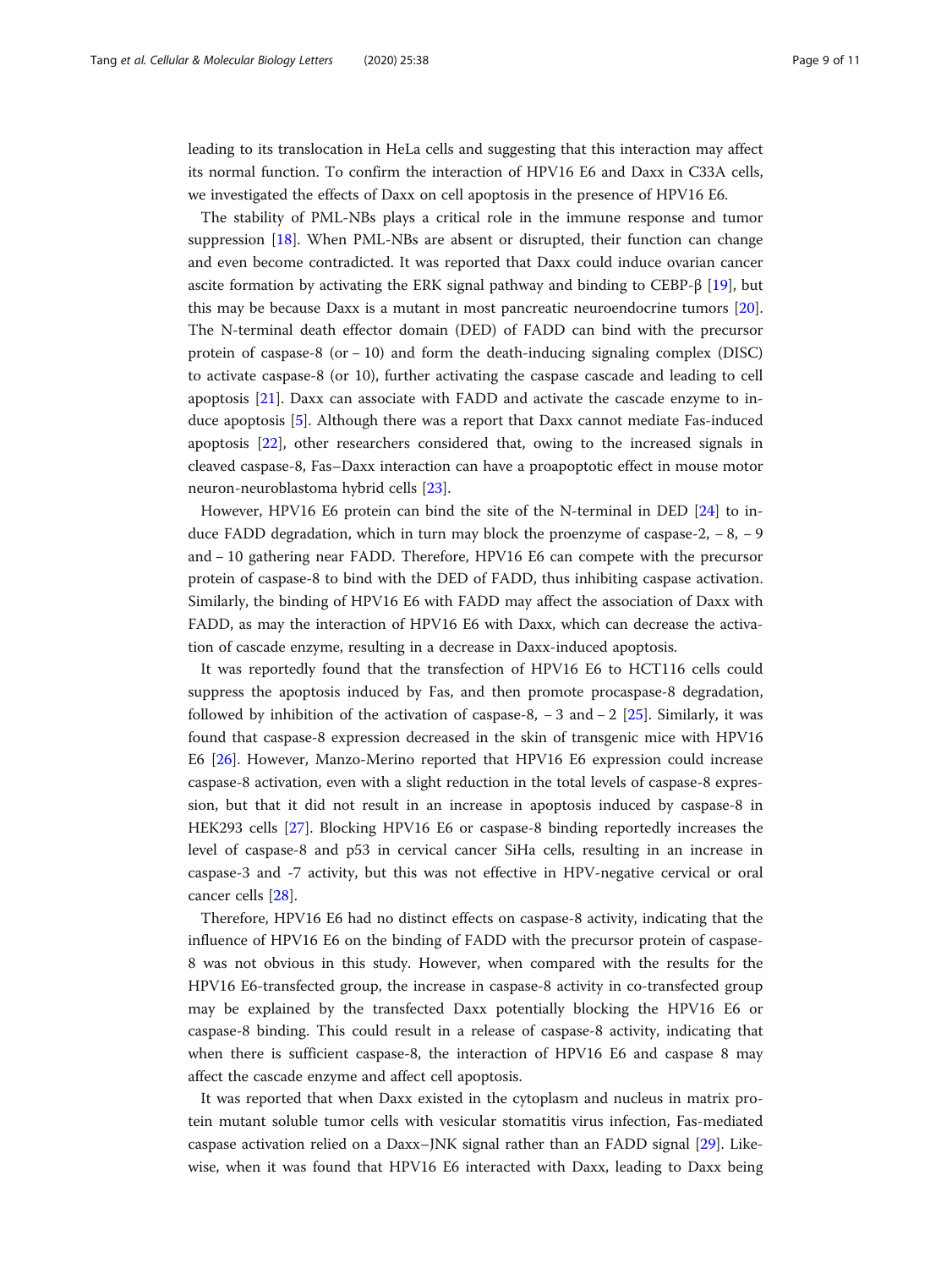<span id="page-9-0"></span>translocated from the nucleus to cytoplasm, it was thought that the interaction of HPV16 E6 and Daxx might affect the activation of the Daxx–JNK signaling pathway and caspase-8 activation, eventually leading to an inhibition of cell apoptosis. In this study, we found that the transfected HPV16 E6 can downregulate the increasing activation of caspase-8 caused by Daxx transfection in cervical cancer C33A cells.

Thus, we have shown that Daxx can promote cell apoptosis through regulation of caspase-8 activation in C33A cells and that HPV16 E6 can deregulate Daxx-induced caspase-8 activation and pro-apoptosis. This means that HPV16 E6 is involved in inhibiting cell apoptosis through deregulating Daxx-induced caspase-8 activation and proapoptosis. The specific mechanism needs further study. Our results still offer experimental evidence for Daxx being a promising target for intervention therapy in HPV16 positive cervical cancer.

#### **Abbreviations**

ASK1: Apoptosis signal-regulating kinase 1; Co-IP: Co-immunoprecipitation; Daxx: Death domain-associated protein; DED: N-terminal death effector domain; DISC: Death-inducing signaling complex; DMEM: Dulbecco's modified Eagle medium; FBS: Fetal bovine serum; FCM: Flow cytometry; FADD: Fas-associated protein with death domain; HPV: Human papilloma virus; MTT: Thiazolyl blue tetrazolium bromide; PBS: Phosphate-buffered saline; SDS-PAGE: Sodium dodecyl sulfate polyacrylamide gel electrophoresis; WB: Western blot assay

#### Acknowledgements

We are supported by grants from the National Natural Science Foundation of China (grant number 81402169), the Foundation of Hunan Provincial Key Laboratory for Special Pathogen Prevention and Control (grant number 2014-5), and the Construct Program of the "Double First-Class Discipline" of the University of South China (grant number 2020SYL).

#### Authors' contributions

Concept and writing, including original draft preparation: SYT. Methodology: SYT SD, HS and LY. Formal analysis and supervision: YPW and YMW. The author(s) read and approved the final manuscript.

#### Funding

This research was funded by the Provincial Natural Science Foundation of Hunan Province (grant number 2018JJ3452) and the Educational Committee of Hunan Province (grant number 18B269).

#### Availability of data and materials

Not applicable.

#### Ethics approval and consent to participate

Not applicable.

#### Consent for publication

All authors have read and agreed to the published version of the manuscript.

#### Competing interests

The authors declare no conflict of interest.

Received: 7 March 2020 Accepted: 26 July 2020 Published online: 08 August 2020

#### References

- 1. Yang X, Khosravi-Far R, Chang HY, Baltimore D. Daxx, a novel Fas-binding protein that activates JNK and apoptosis. Cell. 1997;89:1067–76.
- 2. Thakker S, Strahan RC, Scurry AN, Uppal T, Verma SC. KSHV LANA upregulates the expression of epidermal growth factor like domain 7 to promote angiogenesis. Oncotarget. 2017;9:1210–28.
- 3. Chang HY, Nishitoh H, Yang X, Ichijo H, Baltimore D. Activation of apoptos is signal-regulating kinase 1 (ASK 1) by the adapter protein Daxx. Science. 1998;281:1860–3.
- 4. Merkl PE, Orzalli M, Knipe DM. Mechanisms of host IFI16, PML and Daxx protein restriction of herpes simplex virus 1 replication. Virol. 2018;92:e00057–18.
- 5. Cohen C, Corpet A, Roubille S, Maroui MA, Poccardi N, Rousseau A, Kleijwegt C, Binda O, Texier P, Sawtell N, Labetoulle M, Lomonte P. Promyelocytic leukemia (PML) nuclear bodies (NBs) induce latent/quiescent HSV-1 genomes chromatinization through a PML NB/Histone H3.3/H3.3 Chaperone Axis. PLoS Pathog. 2018;14:e1007313.
- 6. Jia L, Yu W, Wang P, Li J, Sanders BG, Kline K. Critical roles for JNK, c-Jun, and Fas/FasL-signaling in vitamin E analoginduced apoptosis in human prostate cancer cells. Prostate. 2008;68:427–41.
- 7. Steenbergen RD, Snijders PJ, Heideman DA, Meijer CJ. Clinical implications of (epi) genetic changes in HPV-induced cervical precancerous lesions. Nat Rev Cancer. 2014;14:395–405.